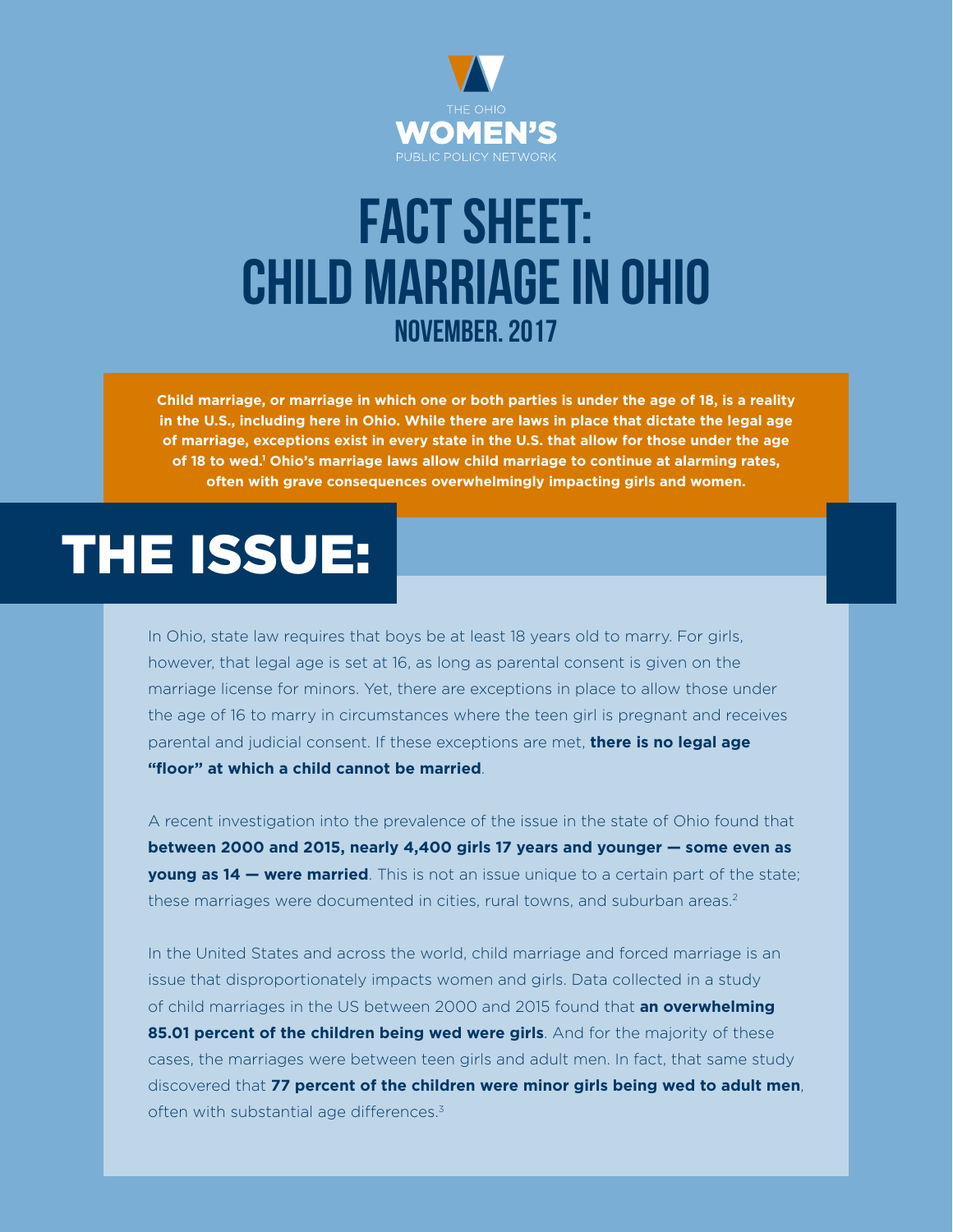## HOW WOMEN AND GIRLS ARE IMPACTED:

Currently, antiquated marriage laws in Ohio have led to thousands of child marriages that are disproportionately disadvantageous to women and girls. The consequences of child marriage have lasting impacts on girls' opportunities, health, and economic stability.

Women who marry as minors are significantly more likely to have mental and physical health issues, and **girls marring under 18 are three times more likely to experience domestic violence**. 4

Evidence suggests that the age diferences in most of these marriages between teen girls and adult men can lead to unequal power and control dynamics, **creating an environment rife with domestic violence and abuse**, which often continues into the marriage.

Educational and employment opportunities are often limited as a result of child marriage. In fact, girls marrying before age 19 are **50 percent more likely to drop out of high school, and four times less likely to finish college**. 5

Further, because educational and employment opportunities are hindered, **the full economic opportunity and lifetime earning potential of girls is often undermined** by child marriage. Those who marry as minors have a higher likelihood of working for lower wages and living in poverty.6

Even more economically devastating are circumstances where teen mothers marry and later divorce, which can more than double a person's likelihood of living in poverty. **Between 70 percent and 80 percent of marriages involving individuals under the age of 18 end in divorce**. 7

These economic impacts of child marriage go far beyond the individual girls and their families, **impacting the economy of the state**. With reduced or limited labor force participation as a result of lower educational attainment, there will be **long-term impacts on communities as it may significantly reduce economic growth**. Additionally, marriage as a minor is linked to early childbearing, more children, and shorter spacing between births, all of which **limit or prevent participation in the workforce**. 8